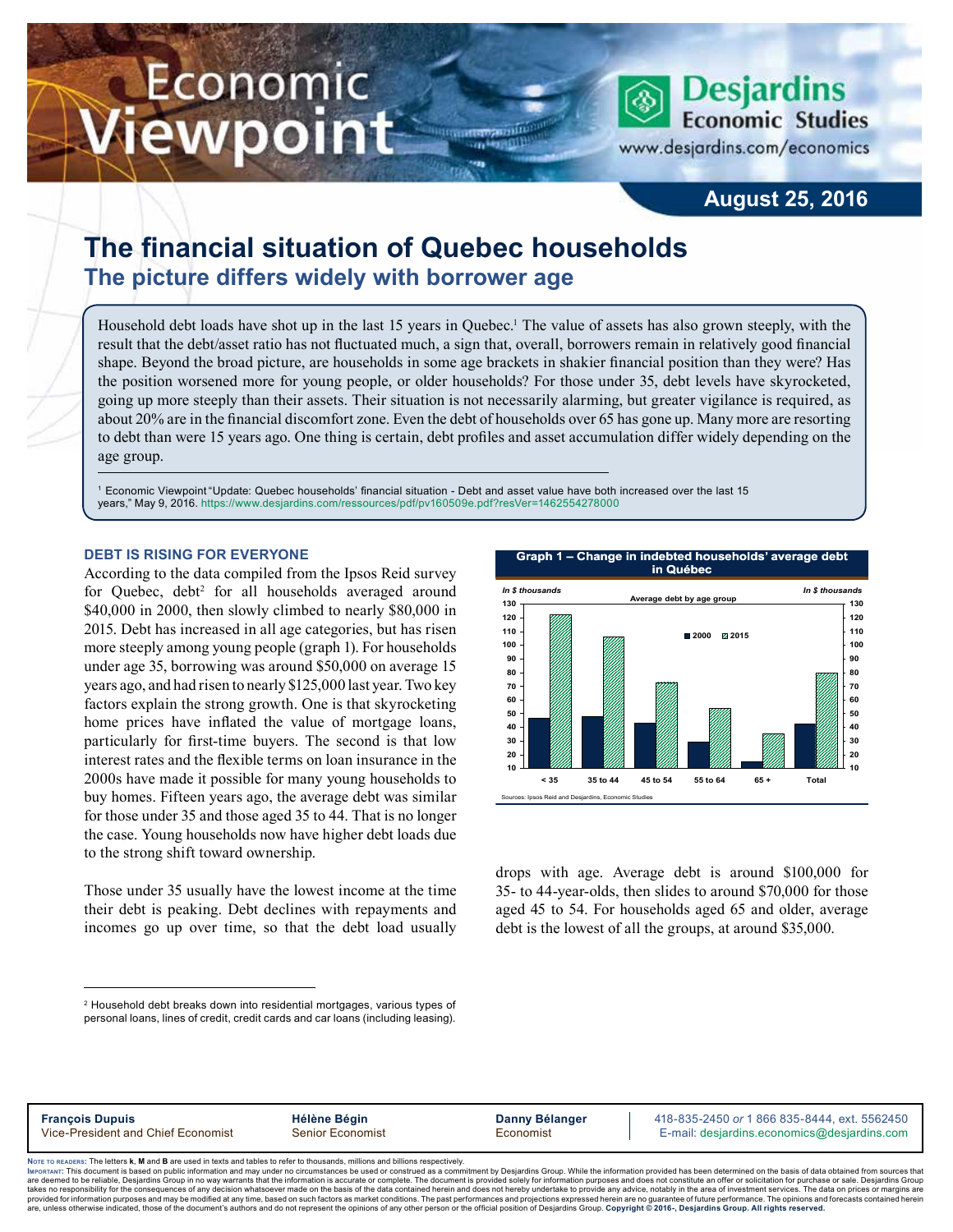

This age group also has the largest share of households with no debt at all (box 1). Half of households 65 and up do not borrow (graph 2). The proportion is much smaller than it was 15 years ago, when close to 70% of this group had no debt to pay off. Some households in this age group, which took advantage of the low interest rates of the last few years to buy a more expensive home or even purchase a secondary residence, have thereby extended their payment periods. They may not necessarily have the income to pay off their loans in full. The fact remains that a growing proportion of households 65 and older have accumulated debt in the last 15 years.



### **ASSETS HAVE ALSO CLIMBED, REGARDLESS OF AGE**

The fact that debt has risen in all age groups is not enough to determine whether their relative financial vulnerability has increased over the last 15 years. If the debt load has risen with a concomitant increase in the value of assets<sup>3</sup> in each group, their respective financial standing has not



3 Assets include both financial and non-financial assets, such as homes, cars, furniture and personal property. Financial assets3 can be held as chequing and savings accounts, as well as by investment type (bonds and other guaranteed investments, mutual funds and equity).

While the spectre of debt looms over many households, others have nothing to worry about. According to the Canadian Financial Monitor survey, about one third of Quebec households have no debt. This group includes households with no credit products, and households that use credit products but systematically pay off their monthly balances (this essentially applies to those with credit cards or personal credit lines). In principle, households that have no loans or that borrow in a very disciplined way are not vulnerable. In general, these are people who are at a later stage in their lives. Half of households over 65 have no debt, while close to 40% of the 55 to 64 group are in this situation. At this point, many homeowners have already paid off their mortgages, wrapping up the borrowing period. Conversely, young debt-free households usually rent, or are still living at home. Only 20% of households under 35 do not borrow, with the result that 80% have loans to pay off. At this stage in life, incomes are usually less than expenses, and buying property, along with various goods such as furniture, helps boost financing. Although a proportion of Quebec households is debt free, particularly older households, the average value of loans presented in this Economic Viewpoint concerns those that are carrying debt.

necessarily worsened. In the case of young people under age 35, their assets were worth an average of about \$95,000 in 2000, and are now above \$225,000 (graph 3). The change in the asset level has not been as steep as that in the debt level, so that the debt-to-asset ratio has increased slightly, as with most other age groups (graph 4). Households under 35 are still more vulnerable than the others: their incomes are relatively low at a time when their debts generally exceed their assets. This is consistent with the first phases of the financial life cycle.

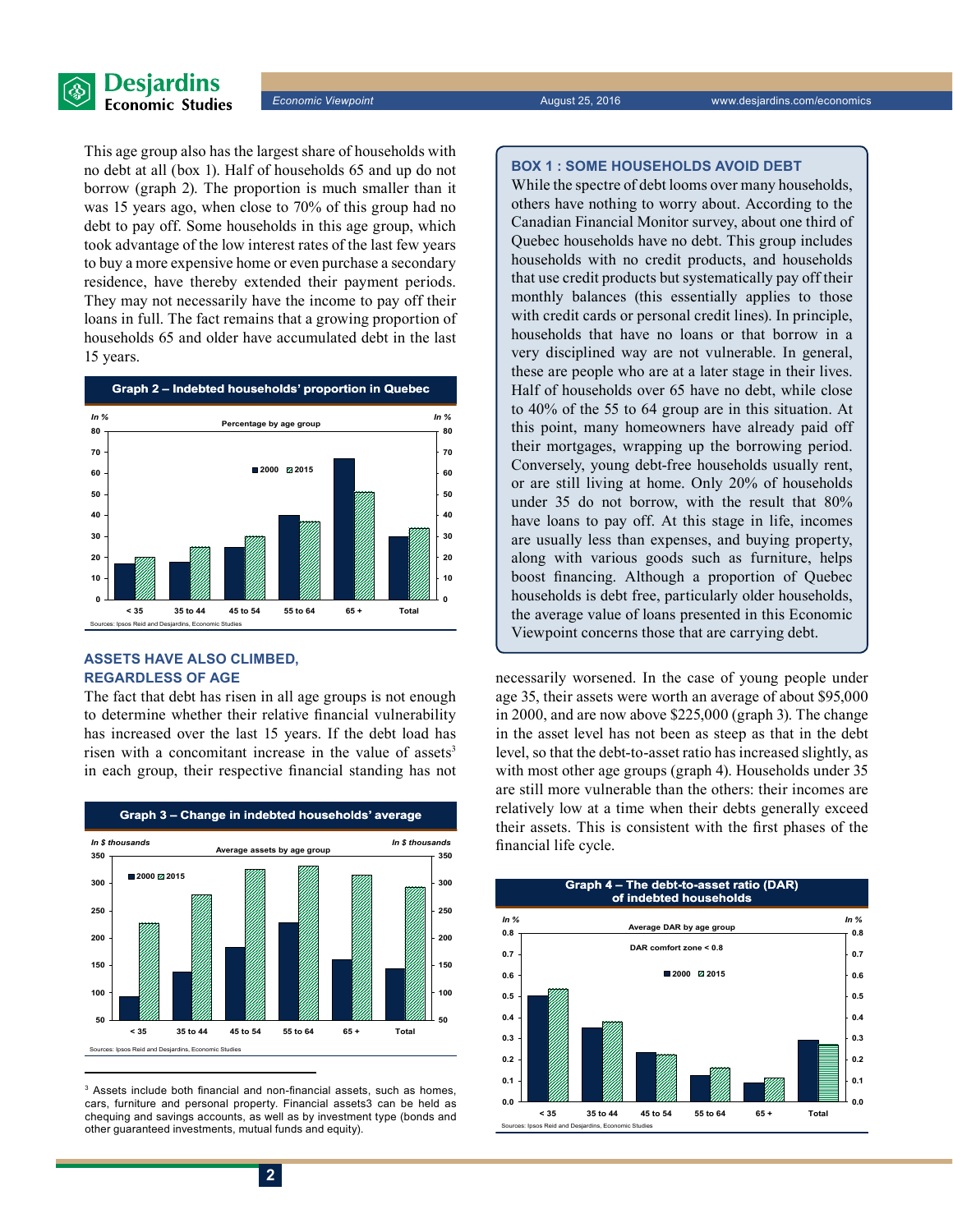*Economic Viewpoint* August 25, 2016 www.desjardins.com/economics



The biggest accumulation of assets comes in the group aged 65 and older. In 2015, in that group, financial and nonfinancial assets totalled \$315,000, almost double the level 15 years before. Of course, these households are well along in their life cycle (box 2), a situation usually characterized by a substantial accumulation of assets and low debt loads. Unsurprisingly, seniors are in a much stronger financial situation than other age groups.

Although debt has risen since 2000, the average debt-toasset ratio of all age groups is well below the 0.8 or 80% threshold that Statistics Canada labels as high. The indicator, which measures the degree to which households assets can cover debt, can also be associated with a discomfort zone (DAR  $\geq$  0.8 and  $\leq$  2), and an insolvency threshold (DAR  $>$  2). According to the statistics on insolvency, consumers who declare bankruptcy or make a proposal to creditors to settle their debts usually have twice as much debt as assets. However, households in this situation are not all struggling financially.

Beyond the general average debt-to-asset ratio trend, it is its distribution of households by three risk zones that helps better pinpoint the proportion of households that may not be able to meet their financial obligations (graph 5). Nearly 85% of all indebted households had sufficient assets to cover their loans in 2015 (DAR  $\leq$  0.8). The percentage is 90% for the 65 and older age group. Conversely, only 75% of young households are in the financial comfort zone. More households under 35 can therefore be found in the discomfort zone (DAR  $\geq$  0.8 and  $\leq$  2), about 20%. In most other age groups, that figure is under 10%. Lastly, about 5% of households are in the critial zone ( $\text{DAR} > 2$ ), regardless of the age group.



#### **BOX 2 : LIFE CYCLE AFFECTS THE FINANCIAL PICTURE**

Households' financial profiles, i.e. the picture for savings, borrowing and consumption, varies enormously based on age (graph 6). Young households usually turn to loans to build wealth, as their expenses generally exceed their incomes. In relation to assets, the debt load is usually heavier for households under age 35 than it is for other age groups. At this stage in life, mortgage loans are relatively high and, often, education loans are still on young households' balance sheets. Over time, individual income rises and exceeds expenses, making it easier for them to save. People of a certain age consume less, but their incomes drop substantially as their capital is gradually depleted. Life cycle therefore influences households' financial situations, which is also reflected in the various indicators presented in this Economic Viewpoint. We can therefore expect young households to be characterized by some financial shakiness, which decreases with age, in step with the various stages of life. However, regardless of the age group, a proportion of households is likely to experience financial difficulties.

#### **Graph 6 – Life cycle of households' financial situation**



Sources: Organisation for Economic Co-operation and Development and Desjardins, Economic Studies